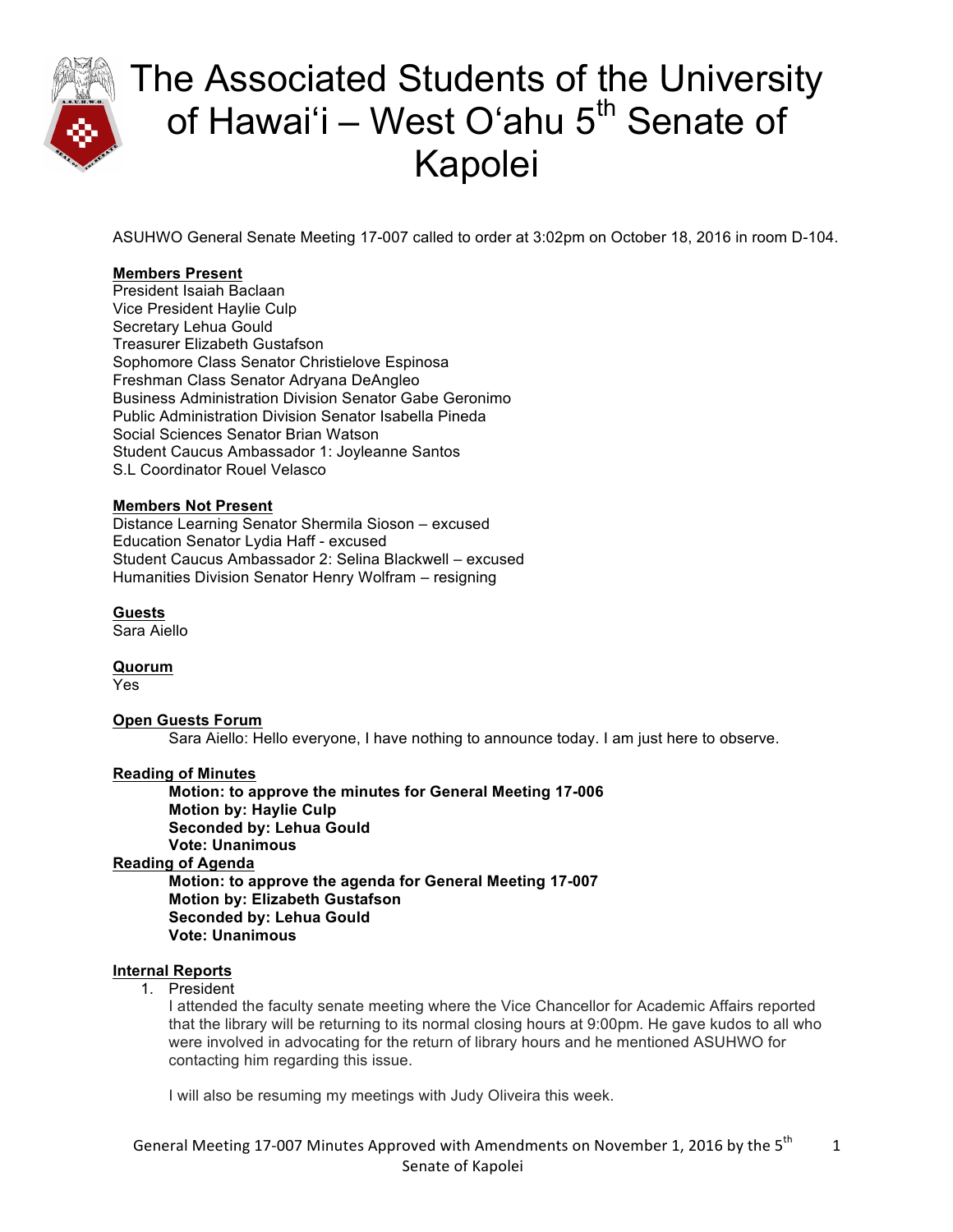

I have one last item to discuss, which I will bring to attention in item 8.3 of New Business.

#### 2. Vice President

I have been working with several of our senators this semester on their initiatives, looking into different trainings that our entire senate will be conducting, and setting meetings with each senator individually to discuss ways in which we can develop this throughout the semester.

I did have a conversation with Dr. Ching regarding where she sees ASUHWO going, which will initially be for the Executive Board to decide the path of which ASUHWO would like to follow and it'll be interesting to witness the metamorphosis of the senate throughout the semester.

#### 3. Secretary

During our last meeting, Haylie introduced looking at the ASUHWO website and brainstorming ways in which we can consolidate information in order to present this more clearly to our constituents. With that being said, could we all take a look at the website for a moment at asuhwo.com.

I went through the website and made a list of different items I'd either like to remove or rework, depending upon the consensus of the senate. The following are my findings:

- Mute the Projects and Initiatives tab tentatively until all senators provide a write up and photo. This is because all of the information on this tab has not been updated. As we move further into the semester and more senators are in the middle of working on their initiatives, we can re-launch this page and post it on our website again.
- Mute or revamp the Calendar of Events tab because the current calendar does not update itself.
- Upload photos to the Photo Gallery tab for the  $5<sup>th</sup>$  Senate of Kapolei
- Remove the Student Life Clubs Tab, as Student Life now has its own site to advertise its events.
- Remove the ASUHWO Elections tab and just keep an updated elections tab.
- Rename Documents tab to something more specific and move all historical documents to the ASUHWO drive.
- Mute Wowasuhwo page
- Review Student Discounts tab and Open Source Programs tab. Review analytics and see how many people click on each page.

#### 4. Treasurer

I'm meeting with Kelly Fugino to determine the final closing amount in our account for the month of October on October 26. My next meeting with Kevin Ishida is set for November 7th.

#### 5. Advisors

a. Student Life Coordinator

It is great to see this table full. Congratulations to everyone and for all those who are officially here as your first meeting, congratulations, and congratulations for a great showing during our Town Hall/Swear in Ceremony/R U OK? event.

#### General Meeting 17-007 Minutes Approved with Amendments on November 1, 2016 by the 5<sup>th</sup> Senate of Kapolei 2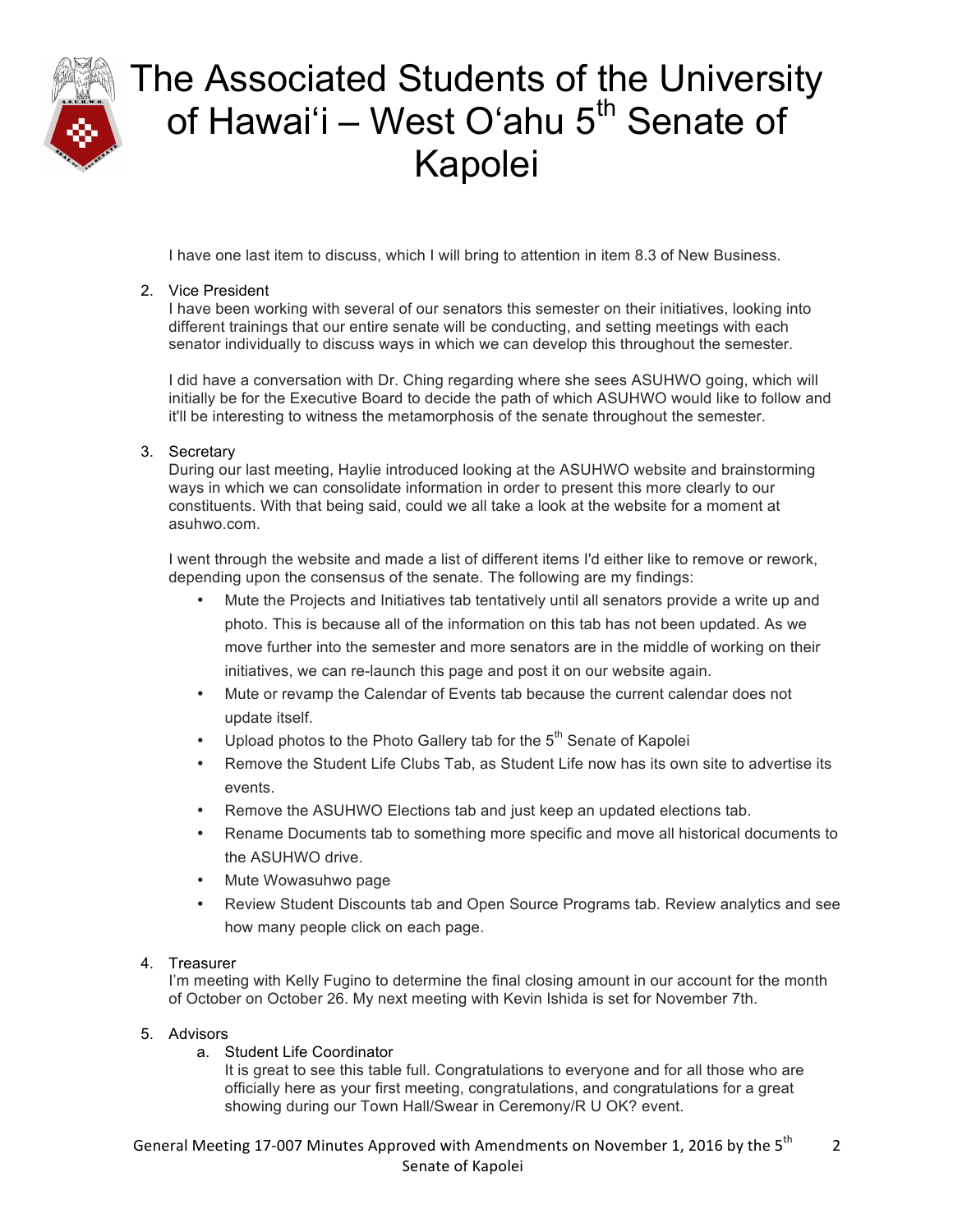

Thank you to Haylie for making a mention of reviewing the minutes and reviewing the agenda. When Isaiah sends out the email to everyone, that's an indication to review the agenda and minutes. This process was put into place in order to make sure that both the President and Secretary have included your correct agenda items and have recorded your reports during our meetings, accurately. Additionally, we all should be taking our own individual minutes and making sure to record, for ourselves, dates and times of meetings and events that are determined during our meetings.

Also, I just sent an email out to a number of students regarding the different events that are happening on campus. There is a photo shoot that is being conducted by the Office of Communications. They are really trying to identify the best and brightest of our UHWO campus students and student leaders, therefore, if you are interested in participating in this photo shoot, go ahead and respond to that email. RISO Rise Up is a student leadership seminar that has been inspired from this past spring that is open to all students including you folks. It is from 3:00pm - 7:00pm on October 26, in the multipurpose room. Organizers from the Campus Center Board are looking at bringing in different faculty members to guest present on topics related to leadership.

October 28th is Spookvilla, which is our Halloween event that is put on by our SAFB. That will be from 5:30pm - 9:00pm. November 3rd is Fall Fest from 11:00am - 3:00pm, in the Courtyard. This is a signature event for our campus, composed of our different student clubs, different organizations, and free food. We will also be giving away free shirts.

Also, a UHWO student stopped by my office and she is heavily involved at the LCC Waianae campus. She is part of the committee that constructs a float that is meant to represent the UH system schools within the Waianae Christmas parade that is held every December. So she had asked me if ASUHWO or any organizations on campus would be willing to provide different goods or swag items for those on the float to give out during the parade. They will make a mention of UHWO, as there will be a big banner with our name on it. The parade will take place on the same day as our commencement.

Lastly, for the new senate members who have joined us, we do have shirts as well as badges for you folks. Badges will be held in the senate office and will be checked out to senate members for events and will need to be returned to the office after the event. This will prevent the loss of badges.

#### 6. Standing Committee Reports

a. Budget and Finance

We did not have a meeting and therefore have no new reports.

b. Activities

Rouel helped us to purchase all of the wood for the Connect Four game last week; it is currently under construction.

Haylie and I have taken your feedback on how you all have rated the success of our events and we feel that we'd better be able to conduct events for our constituents by enacting an action plan and requiring this for each event. With that being said, from this

3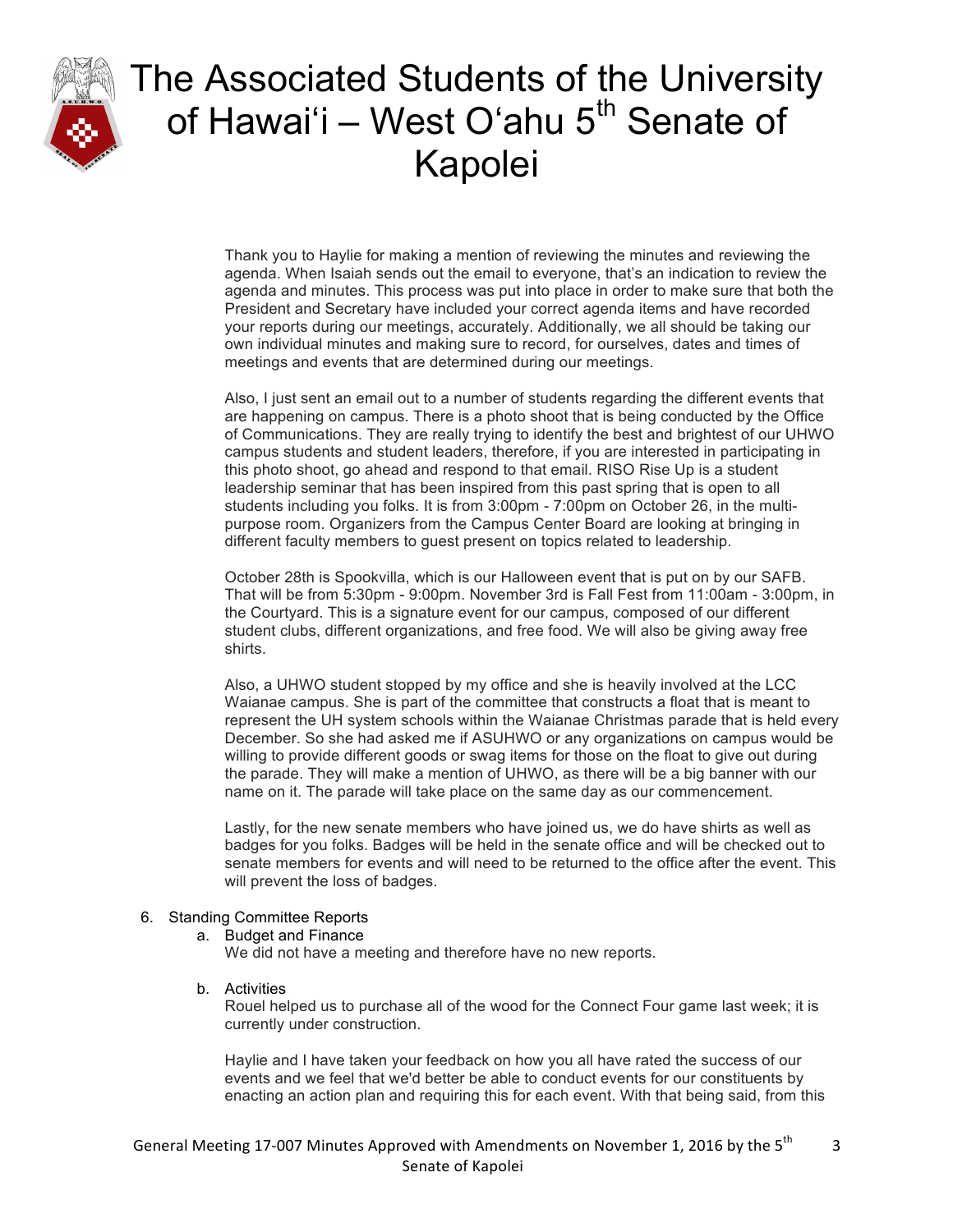

time forward, if any of you would like to hold an activity under the ASUHWO name, you will be required to construct an action plan. The action plan requires that you determine specific people to carry out specific jobs at a specific time. This will allow us to hold people accountable and remain organized. The form that we will be using is Rouel's form that he requires his Pueo Leaders to use.

#### c. Legislative

Although we haven't had a meeting, I've been going through the Bylaws and looking to create a shortened version of senate responsibilities that are easily readable and accessible for all members. I am still working on putting this together and am hoping to get this out to the senate by the next meeting.

### 7. Ad Hoc Committee Reports

### a. No'eau Funding Ad Hoc Committee

Rouel has spoken with Rebecca Carino and they have come to a consensus; the No'eau Center will look into asking for funding for all events at once instead of spacing out these requests throughout the year and this will allow them the possibility of a lump sum of money that way.

With that being said, this Ad Hoc Committee is now closed.

#### b. Island Liaison Ad Hoc Committee

We are working with Theresa to investigate if we can create a Laulima tab for all distance-learning students either by island or collectively. If this is not effective, we may also consider approaching this as an entire senate tab, allowing us each an individual area to post updates rather than having students visit our website. This will allow us to connect with all distance-learning students. We are looking at this project from a few different angels but we would like to try addressing the project this way before we consider creating new senate positions.

#### 8. Senators Report

a. Distance Learning Division Senator

I did my office hours today via Skype and sadly nobody contacted me. Though I saw some likes on the flyers I posted online that are UHWO students and a good sign that I make a progress connecting with them little by little.

I am planning to send out a survey this week so I know when to set up my Town Hall for next week. I'm thinking about inviting them for Starbucks. And I don't mind paying for their coffee.

Also, Haylie and I are still in the process of meeting up with Therese, IT director, for my Laulima initiative.

b. Sophomore Class Senator

As mentioned earlier, the Connect Four is still under construction. I've shared a Google Document with the senate for us to all contribute questions we'd like to ask students while using this Connect Four game. I've had a few students help me paint the life size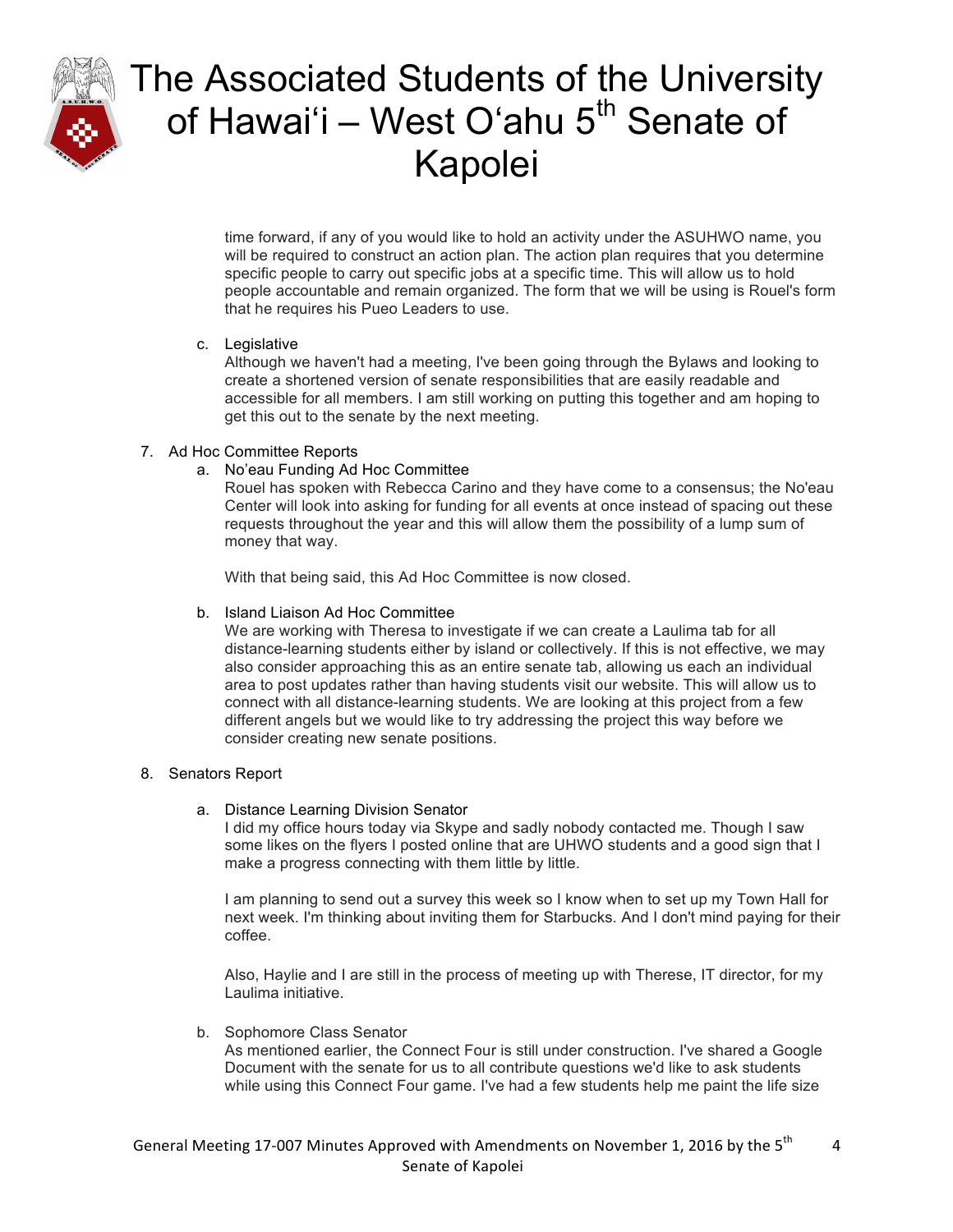

board, which I feel was a great way for me to interact with our student body and display ASUHWO's presence on campus.

c. Freshman Class Senator

I am still going through training, but I do have some ideas for an initiative but I'd like to run them by Haylie because I am not exactly sure what is allowed and what isn't allowed.

d. Business Administration Division Senator

I am currently working on a survey that I am planning to send out to constituents that will help me to understand their interests before moving forward with an initiative. I am not sure if I will be sending this survey to just the business division or to all students in general. I will also send the survey to the senate to look over.

Haylie: While you are working on this, be mindful of how you will administer the survey. Rouel could send out the survey through email, but this is not always effective. So keep this in mind while your planning.

Gabe: How does the senate administer surveys?

Elizabeth: We've borrowed iPads from the No'eau Center and have worked together as a senate to table in the courtyard and have students fill out surveys in their passing times. If you plan to administer your surveys this way, you'll need to make sure that you limit the amount of questions you ask and you'll potentially want to make those questions multiple choice questions as it is more likely that students will be able to complete the survey. You can make these types of simple surveys using Google Forms.

e. Social Sciences Division Senator

I am still also going through training but I have introduced myself to my constituents as most of my constituents are in my social sciences questions; they now know that I will be their representative this semester. It seems that a lot of my constituents are freshman and I feel that it is beneficial that they now know whom they can look to if they have concerns. During the Town Hall meeting we discussed the Presidential Debate event but this was hard to put together because the people I needed to contact only got back to me last night, informing me that the 'Ulu 'Ulu Archive room would not be available to hold this event. Additionally, the planning of this event was a little late and would have been better done if it had been planned from the beginning.

f. Public Administration Division Senator

Similar to other new senators, I am still trying to come up with initiatives. I've come up with one initiative that I'd really like to focus is regarding class availability of upper division PUBA classes. I've started comparing class availability lists from past semesters in order to get a better understanding of when classes are and are not offered.

g. Education Division Senator

I have compiled a calendar that maps out the times that most education students will be in class this semester. It appears the best times would be Wednesdays after 5pm or Thursdays at 2pm. I would recommend Friday, but students do not often show up to events held on Fridays.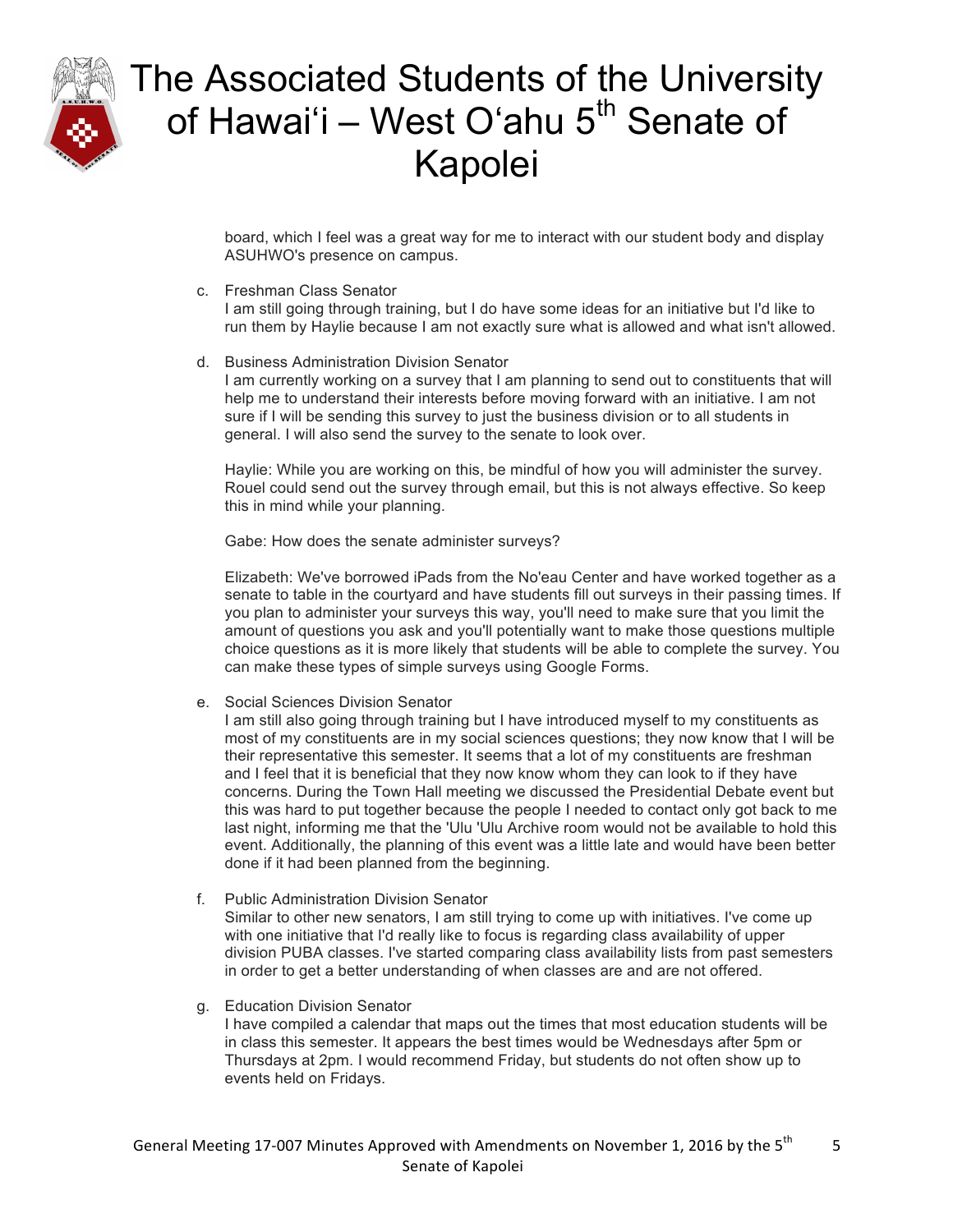

I am also working on a letter that will be sent out to the students to encourage them to share some testimonial virtually, so we may gather data and information about the concerns while we arrange for other formalities. I will be requesting a meeting with the department leaders to listen to their concerns and ideas as well before sending out this letter. A couple faculty advisor professors have expressed concern about not being able to access their advisees' STAR. Vice-President Haylie Culp has helped me to e-mail one of the professors, who is going to bring this point up at one of their meetings. Awaiting response from them.

Will be booking the rooms for Teacher Talk constituency meetings under ASUHWO, with permission from the executive board and advisor. Also wondering if any other senators would be interested in utilizing these times and spaces for constituency meetings as well.

#### 9. Caucus Ambassador

The UH Caucus meeting schedule has been sent out, which I've emailed to you all. Currently, we're scheduled to host on February 4th of next year. I understand that there are some concerns in the senate in regards to hosting the meeting next semester as it will be a busy time for the majority of us, but I will do my best in working with the activities committee to work out the logistics before I leave. I did reach out to Caucus to say that if possible, ASUHWO is still willing to host a meeting in December, granted that our room is reserved, because right now it is tentative if we will have a December meeting or not.

Right now, I am working on the room reservations and what we would need in the room in order to secure the room for the Caucus meeting. I will be working on this and thinking about the different food vendors and developing an action plan for this event, as we will need the full help of the senate. When our meeting host date is made official, I will let everyone know so that you are able to plan ahead.

I will also be reaching out to Selina to inform her of what has been going on in Caucus thus far. Unfortunately, we missed the date for her to be able to fly in for the next Caucus meeting in October so hopefully by November, she will be able to attend that meeting.

As for my constituency meeting dates, I've scheduled them for November 7th, November 21st, and December 6th between 2:00pm - 3:00pm but the meeting location is still to be determined so I will let Haylie know when I've finalized those details.

Elizabeth: Will you need a laptop to Skype in Selina for the October Caucus meeting?

Joyleanne: Yes, we can try that.

#### 10. Campus Committee Report

- a. Communications Committee
	- The next Communications Committee meeting will be on November 3rd at 11:00am, on the day of Fall Fest. Leila has asked for one representative but is open to having more than one representative. Isaiah has offered to serve temporarily on the Communications Committee. If any other senate members are interested in serving on this committee, please let your executive board know.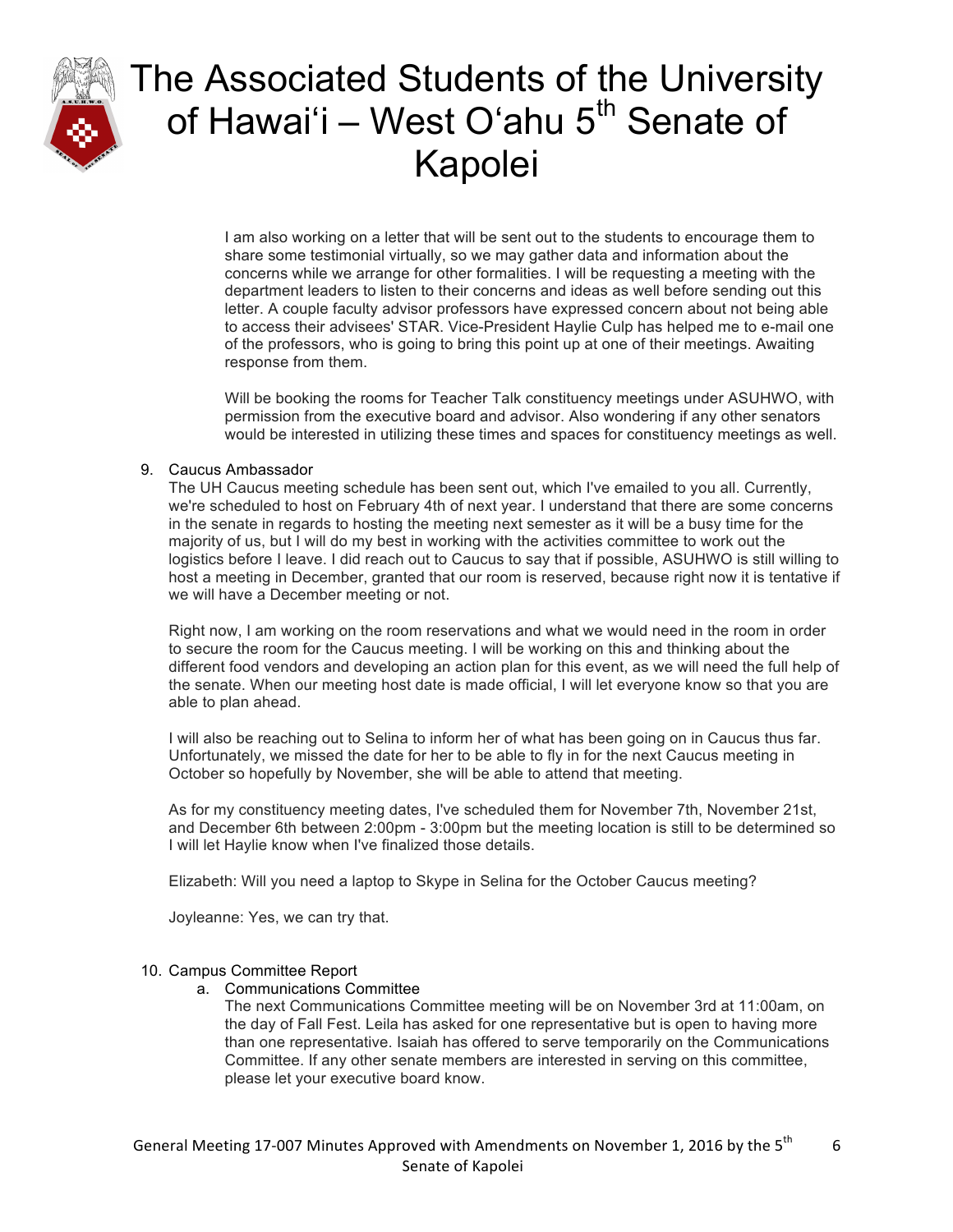

### b. Transportation Committee

We haven't had any new updates and our next meeting is in December. Isaiah has been following up with Ryan Perreira about the bus shelter. Currently, the university is waiting to hear back from the state regarding the constructing plans of the shelter. Ryan has also informed me that he will be ordering an A-frame to display signage for the Pueo Shuttle hours of operation and contact information.

Haylie: I would really like to see a sign that can be planted in the ground. If those fees are permanent, signage should be made permanent as well. We could potentially attach this new sign to a poll that is already out there.

Isaiah: I will bring this idea to Ryan.

#### c. Technology Committee

Isaiah had attended this meeting in my place and he informed us during our last meeting that the Technology Committee is interested in finding more initiatives to work on and things to put their money towards. They were interested in one of our previous senator initiatives regarding implementing phone charging stations throughout the library. They discussed with us that if none of our senators move forward with this initiative, they would be willing to look into moving forward with this as they thought it was a good idea. Our Treasurer has suggested that if the Technology Committee is interested in carrying out this initiative, we should let them do so and use our funds elsewhere. The next meeting will on December 2nd.

#### d. Health Committee

We approved funding for West and Welaxation. It was \$1000 to fund Lomi Lomi practitioners to participate in this event. Our next meeting will also be in December.

#### e. Strategic Planning Committee

We are still waiting for updates regarding our next meeting time. We currently do not have anything scheduled.

#### f. Chancellor's Search Committee

We are currently waiting on President Lassner to choose the candidate that he will support as UHWO Chancellor. We will probably reconvene one last time to officially welcome the next Chancellor to UHWO. I will be providing updates regarding ASUHWO's needed involvement in this welcoming at a later time.

#### **Unfinished Business**

- 1. Swear in Ceremony/Town Hall
	- I'd like to thank everyone for their involvement with this event; I think it went really well. This has been one of our larger ASUHWO attended events. I think we were able to reach out to a lot of people and provide information regarding our campus. Kudos to Ryan and Lehua for attending and sharing with everyone of their responsibilities on campus and for letting everyone know about that.
- 2. ALA Aloha Girls State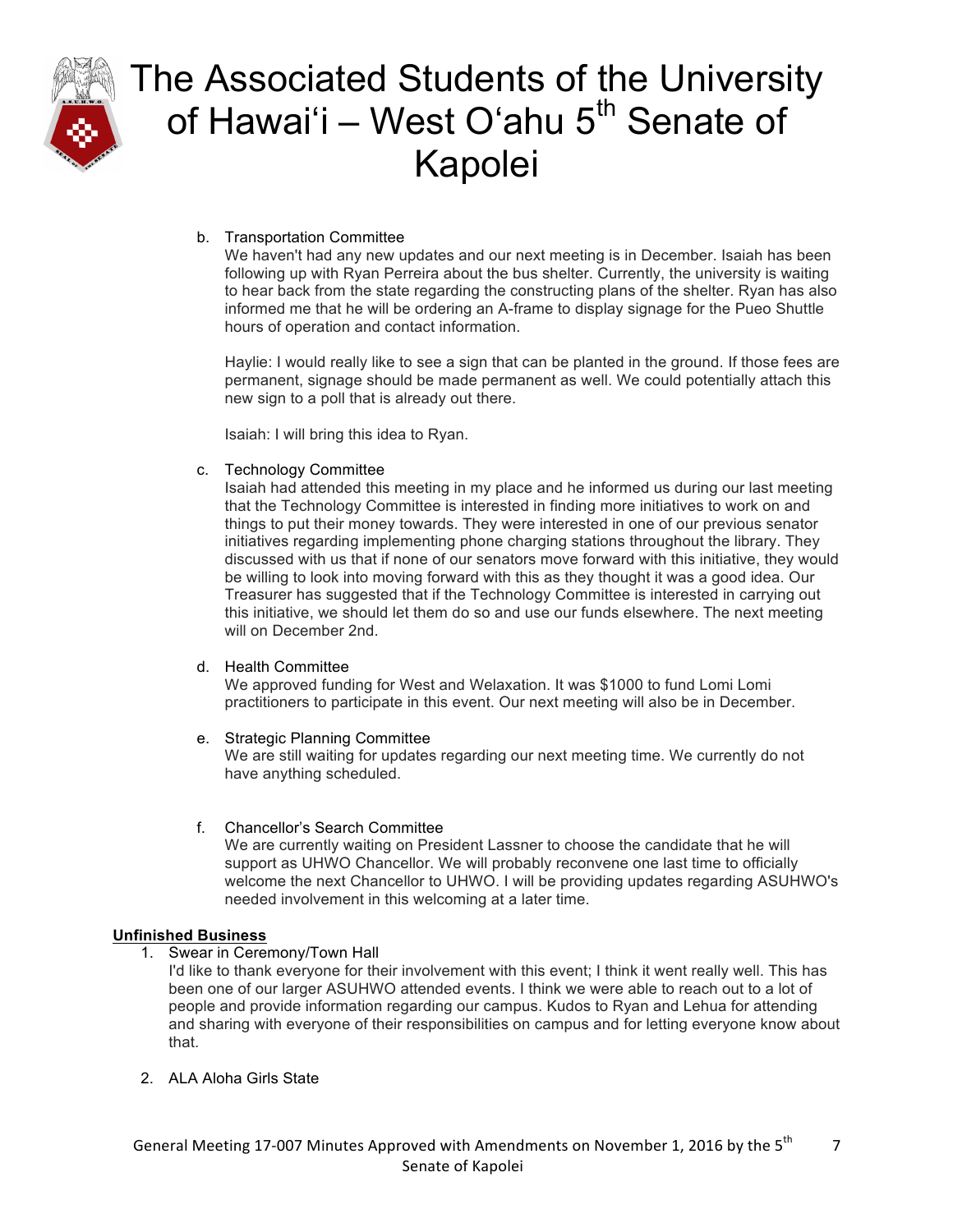

They are going to be on campus as they did submit their facilities use request so they are now just waiting to hear back if those dates are available. If they are available, we'd like to reach out to the senate and encourage you folks to become involved in some way, whether that be teaching bills and resolutions or if you'd like to accompany the girls to the capitol. Any help would be appreciated.

### 3. RU OK?

Thank you to everyone who handed out stickers and shared with everyone about RU OK? Day. I was hoping that we would have Dr. Taketa's interns at the event, however, this did not happen. I did definitely drop the ball in making sure that everyone knew what they were supposed to be doing and when we would be doing things. I apologize as I did take on much more that day than I had expected to. So I am really excited that we are implementing a mandatory action plan as I feel that this will be very helpful come future events.

We do still have RU OK? Day supplies left so if this is an event that anyone would like to hold in the future, that is definitely possible. Also, our school nurse, Lehua, approached me that day and shared with me that she conducts a suicide prevention event and she would like us to do something with her that day and we can combine our events. Lastly, thank you to Rouel for your help in picking up supplies for this event.

#### 4. CPR Training

I've met with Lehua and we've discovered that if she gets the CPR Training officially approved, it'll only be \$10 per student to have an actual certification car printed. All other supplies will be covered for students and all that will need to be paid for is the certification card. With this being said, I'd like to monitor the number of students that will sign up to participate in this training as if it is manageable, ASUHWO may be able to sponsor the \$10 fee per student.

Haylie: I support ASUHWO paying each student's fee but because students only pay \$5 towards our fee, there seems like there could be some conflict there.

Elizabeth: I understand. But I will continue working with Lehua on this. The dates have been temporarily set; November 18th will be for those who need their certification renewed and new CPR training will be held on December 15th and 16th. But we will need to get approval before finalizing these dates.

#### 5. Fall Fest

Haylie: I have been attending the meetings and they have been going well but we really need to nail down what we will be doing in its entirety; the Connect Four may not be enough.

Elizabeth: I was also thinking about this and I was thinking about creating a suggestion box, decorated in fall colors.

Isaiah: That sounds great. This will be a mandatory event and all senate members will be expected to serve one hour at Fall Fest. We will be working with the activities committee to produce a schedule so that everyone has a set time that they will be at the event.

#### **New Business**

1. Appointment for Junior Senator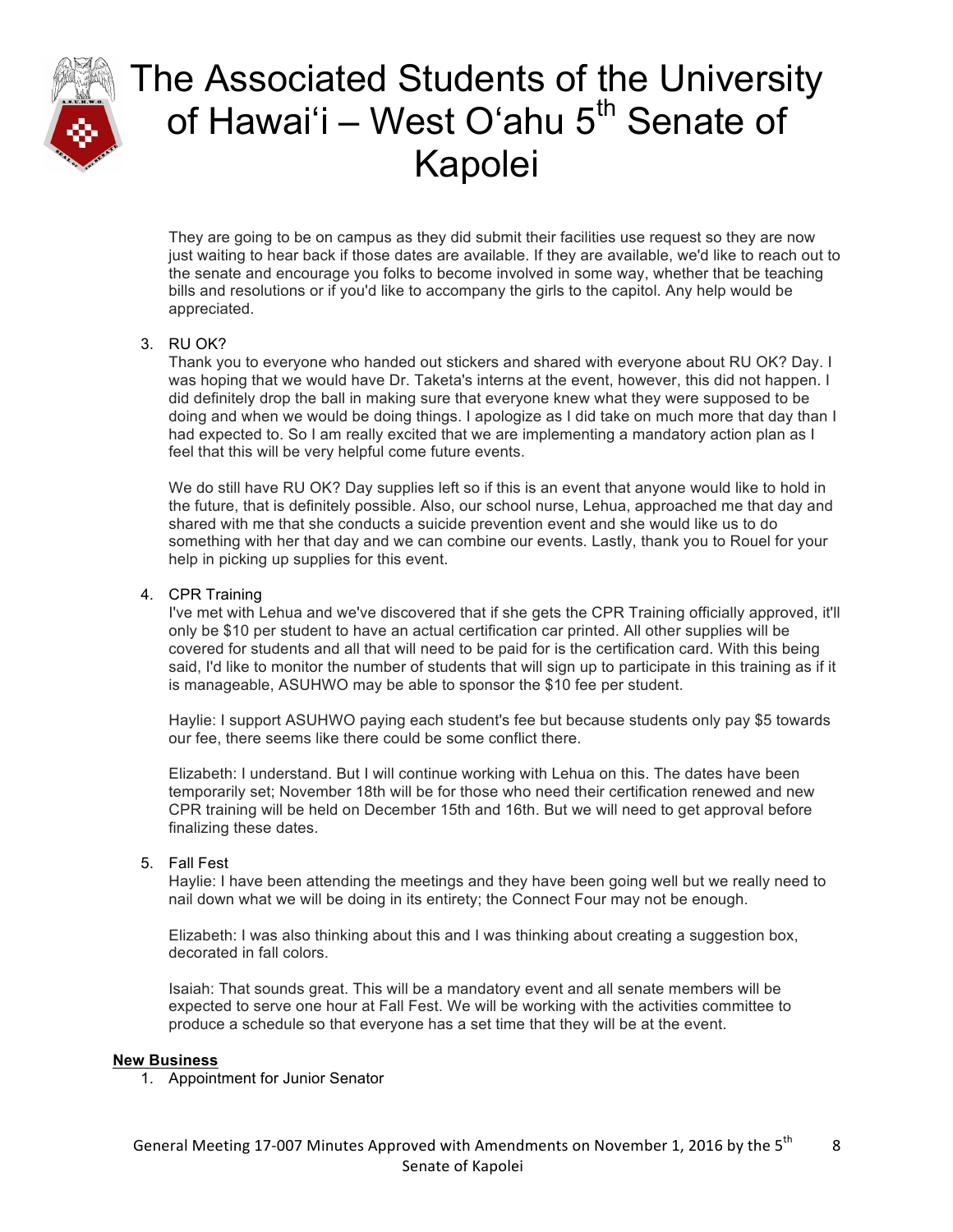

Isaiah: We have Kyle Nadres with us today and he has turned in his application for appointment for the position of Junior Class Senator, which is currently vacant. With that being said, Kyle, could you provide us with a brief introduction of yourself and why you are interested in this position.

Kyle: As you all know, my name is Kyle. I'd like to be your ASUHWO Junior Class Senator because I have a vision for UHWO and I want to be a part of something great and I am the perfect candidate for that.

#### 2. Senate Trainings

I've met with a few of you folks to go over the requirements for the senate, but as that is only a short time, it is obvious that we need something that is easily digestible so that we know what is expected of you and how you can give back to the organization. So I will continue to put that together and then hopefully I will have that for us by next meeting.

What I would like to do in the meantime is take a look at everyone schedules to schedule an all inclusive senate training. We have some great opportunities to learn advocacy and leadership but the problem right now is that we haven't set a training date. With that said, I need us to train before November 15th; I'd really like for us to train before the end of the month. If we are not able to meet as a whole senate before then, we will need to meet individually. But in the meantime, I will be sending out updates via email for training. So hopefully these ten-minute individual meetings will allow for you to read, digest, and understand your positions so that when we gather as a whole, we will not have to read through our responsibilities.

Additionally, early today I have sent out a senator initiative form. This form will list your position, name, initiative, meeting time, etc. If you are setting your Town Hall, you'll need to let Lehua know. If you are setting your constituency meeting, you'll need to tell Haylie. This form will be our one place to put all of that information in a format that will be easily accessible to the executive board. With that being said, please be sure to fill out the information we are asking of you. You will meet with Haylie twice this semester to update her with the progress of your initiative and you will do the same next semester. This will be part of your stipend evaluation.

#### 3. Student Service Rollout Committee

Jan Tamura, the senior advisor of the Office of Institutional Equity, contacted me. She is a part of the Title IX system-wide office. Currently, one of President Lassner's priorities is to address issues related to gender based violence and he is currently pushing forward a survey that will address these concerns and the needs of students throughout all ten campuses within the UH system. The student committee is called the UH Campus Climate Survey Student Rollout Committee. I have been asked to serve as a student representative on this student committee, but I am bringing this to the senate because they are asking all of the campuses to help promote this survey and encourage students to participate. This will not begin until January but they are trying to get organized now. I will be updating everyone following the committee meetings; the first meeting will be October 26th at 12:30pm.

#### **Announcements and Open Forum**

Elizabeth: Everyone should have received multiple invitations to various events. If you did not, please let me know so I can send you those invitations. Also, if you folks know of events going on on campus, feel free to write those down on the calendar in our office so that if we have time, we can get involved with those events as well.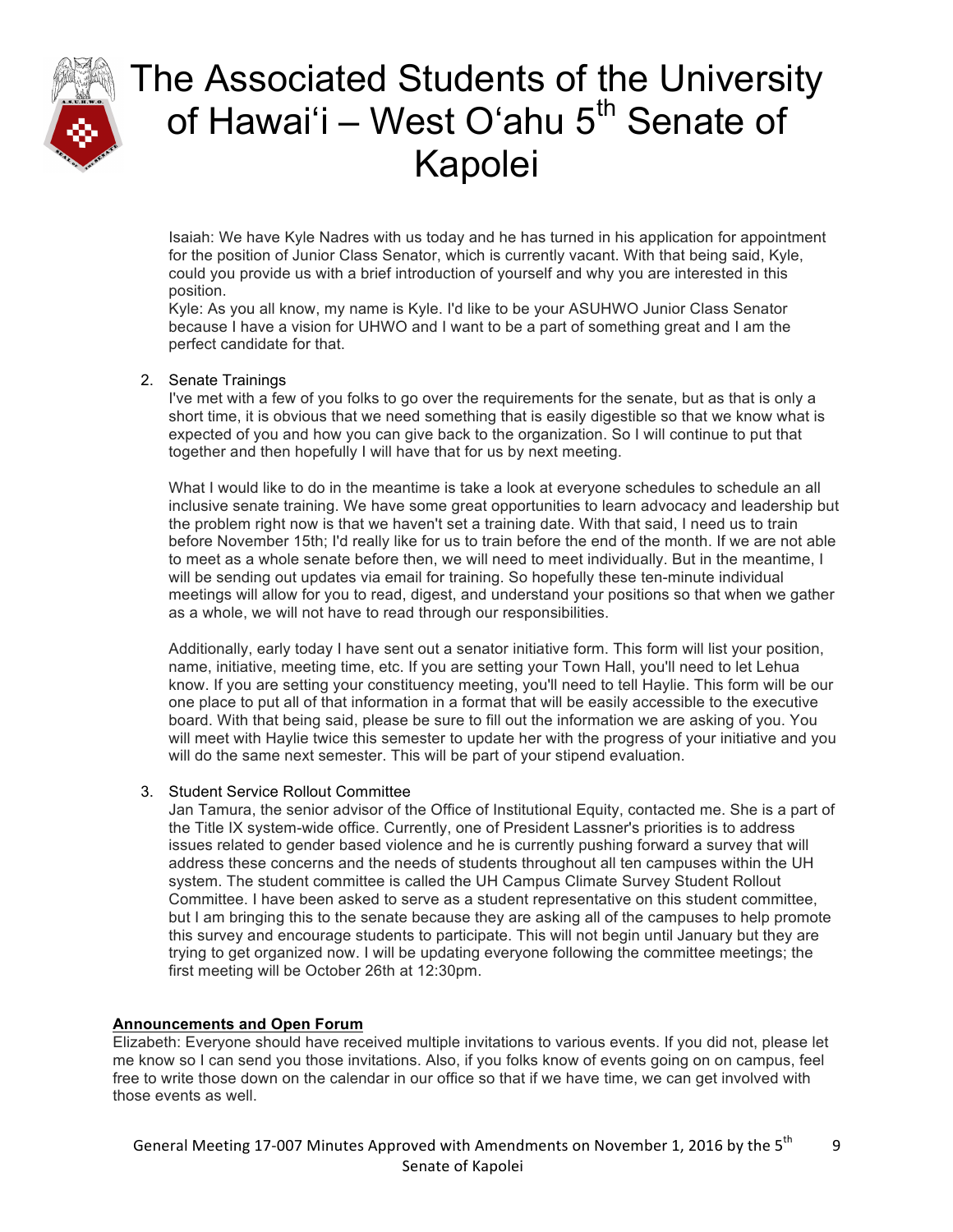

Isaiah: If you have any campaigning flyers or posters up around campus, please make sure to take those down.

Rouel: Last year spring was the first year we had PUEO Student Awards. We will be doing this each semester. Therefore, we will be inviting ASUHWO again to present their set of awards and participate. The date for this event will be December 1st from 3:00pm - 5:00pm in the Multipurpose Room.

Lehua: I was looking at the calendar in the office and I noticed that we've color coded some events to be mandatory and others to be optional. Are we making RISO Rise Up mandatory?

Haylie and Elizabeth: We highly encourage all who can be there to go, as it is a free leadership training on campus.

**Meeting Adjournment at 4:04pm Motioned by: Lehua Gould Seconded by: Haylie Culp**